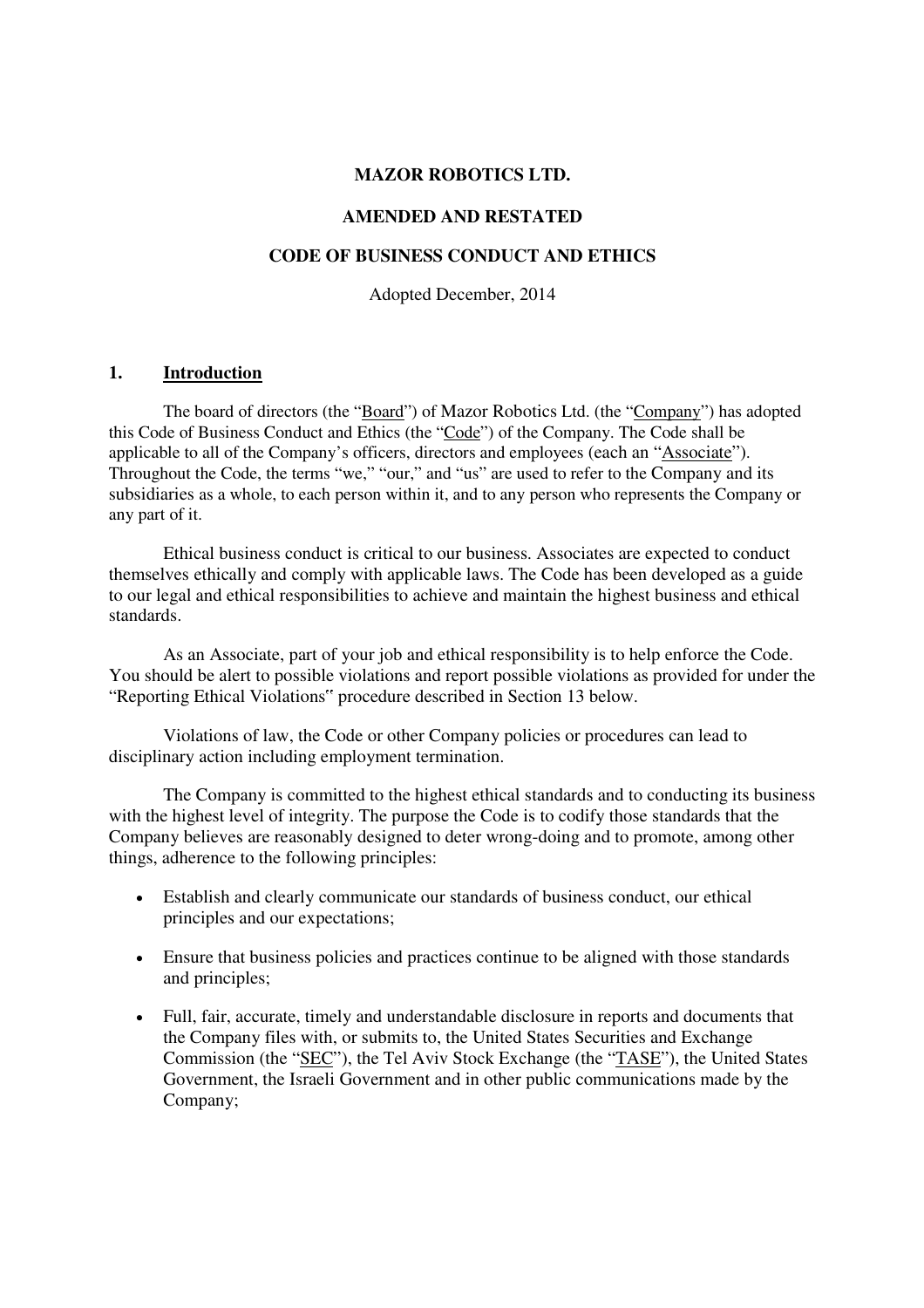- Establish responsibility for monitoring compliance with applicable governmental laws, rules and regulations;
- Set forth the manner in which perceived violations of ethical principles are to be reported; and
- Accountability for adherence to the Code.

Should you have any questions concerning the Code, please direct them to the Chief Financial Officer of the Company (the "CFO"). The CFO may consult outside counsel with respect to any issue relating to the Code.

### **2. Ethics**

The Company is committed to the ideals of uncompromising honesty and integrity. As an Associate you are expected to adhere to the highest standards of ethics; to be honest and ethical in dealing with each other, with shareholders and with customers, vendors and all other third parties. Associates must respect the rights of fellow Associates and third parties. Your actions must be free from discrimination, libel, slander or harassment. Each person must be accorded equal opportunity, regardless of age, race, sex, sexual preference, color, creed, religion, national origin, marital status, veteran's status, handicap or disability.

Misconduct (any violation of the Code) will be addressed as it is identified with appropriate disciplinary action. Misconduct cannot be excused because it was directed or requested by another. Associates are expected to alert management whenever an unethical, dishonest or illegal act is discovered or suspected, as further provided for in the Code.

### **Conflicts of Interest**

Conflicts of interest arise whenever actions are based on interests other than those of the Company. As an Associate, you must avoid any personal activity, investment or association that may interfere with the Company's best interests. You may not exploit your position or relationship with the Company for personal gain. You should avoid even the appearance of such a conflict. For example, a conflict of interest may arise if you:

- Cause the Company to engage in business transactions with relatives or friends;
- Use property, information or position of the Company, a customer or supplier, for your own personal gain, or the personal gain of relatives or friends;
- Have a financial interest in the Company's customers, suppliers or competitors;
- Receive a loan or guarantee of obligations, from the Company or from a third party, as a result of your position at the Company; or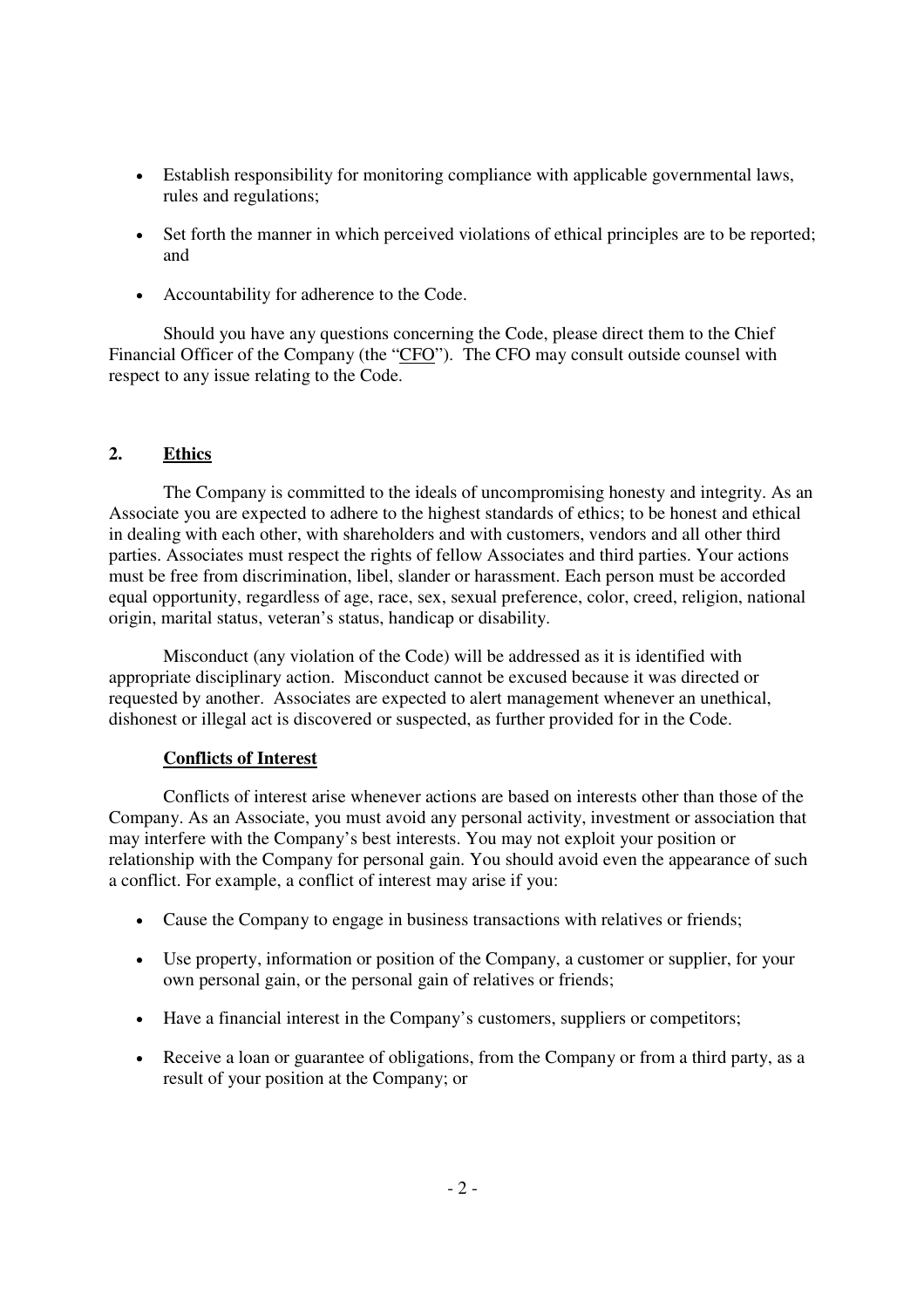• Compete, or prepare to compete, with the Company while still employed by it.

Employees who are involved in or are aware of a transaction involving any of the relationships described above, must report the transaction to the CFO. Directors and officers shall report such transactions to the Chairman of the Audit Committee of the Board. All transactions between the Company and any employee or member of the employee's immediate family, or any entity in which such employee or a member of his or her immediate family has a significant financial interest, must be approved by the CFO. Transactions described in the previous sentence between the Company and any director or officer or member of such person's immediate family, or any entity in which such person or member of his or her immediate family has a significant financial interest, must be approved by the Board.

There may be other situations in which a conflict of interest may arise. If you have any questions or concerns about any situation, follow the guidance outlined in the "Reporting Ethical Violations" procedure described in Section 13 below.

# **3. Public Reporting of Financial and Non-financial Information**

The Company is a publicly traded company in the United States and Israel and thus, subject to the Securities Act of 1933, the Securities Exchange Act of 1934, and numerous other domestic and foreign laws, rules and regulations promulgated thereunder (together, the "Securities Laws"). It is, therefore, imperative that all disclosures contained in the Company's public filings and other public communications are full, fair, accurate, timely and understandable.

Every Associate who participates in the information gathering process for the Company's public filings and other public communications is responsible for the timeliness and accuracy of the information contained therein. Those persons having responsibility for particular areas of the Company's periodic reports such as the Form 20-F and the Form 6-K (if any) must report to the Board on an ongoing basis the following matters which come to their attention:

- Deviations from or changes to the current public information available for the Company;
- Changes in risks, or new risks, to the Company as they are identified; and
- Changes that may affect the Company's financial results and operations.

The Company may establish a separate disclosure policy that may provide who may communicate information to the press and the financial analyst community. As an Associate, you should review the Company's disclosure policy and discuss all questions that you may have with the CFO.

Our employees who are dealing in the financial and accounting activities of the Company hold an important and elevated role in corporate governance, and shall at all times: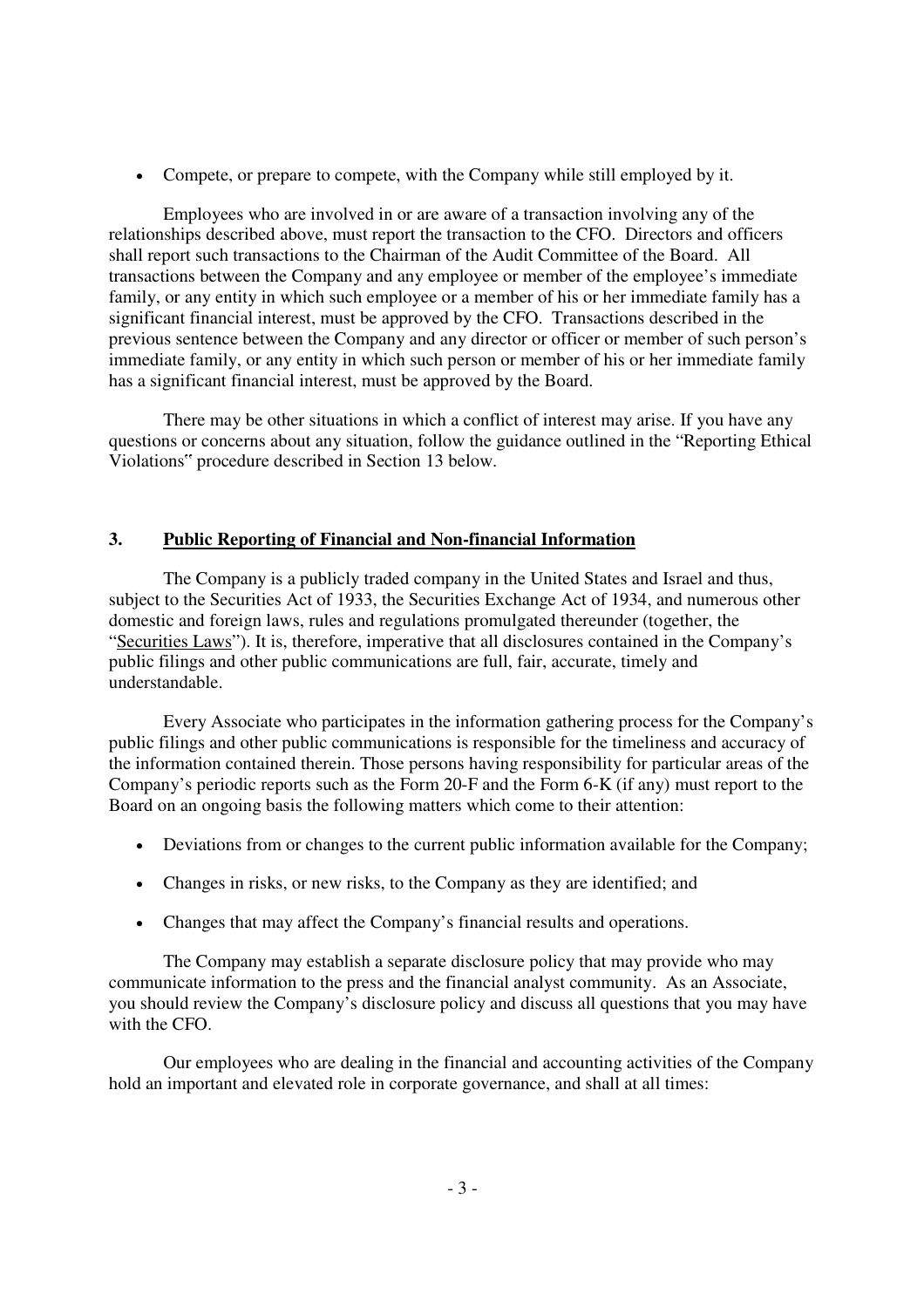- Provide information that is accurate, complete, objective, relevant, timely and understandable;
- Comply with applicable laws, rules and regulations of federal, state and local governments, and appropriate regulatory agencies;
- Act in good faith, responsibly, with due care, competence and diligence, without misrepresenting facts or allowing their independent judgment to be subordinated;
- Respect the confidentiality of information acquired in connection with their activities for the Company, except when authorized or otherwise legally obligated to disclose;
- Refrain from accepting instructions from those who are not qualified to make determinations in regards to the treatment of an accounting or finance issue;
- Divulge to the CFO in a timely manner any reports of misapplication of Company or governmental policies, rules and procedures which may have a deleterious effect on the financial condition or statements of the Company. If an Associate has reason to believe that the senior financial officer may not act on any such information, the Associate shall report the matter to the Company's Audit Committee;
- Refrain from taking any action to fraudulently influence, coerce, manipulate or mislead any independent public or certified accountant or independent internal auditor engaged in the performance of an audit or a review of the financial statements of the Company for the purpose of rendering such financial statements materially misleading or for any other improper purpose; and
- Achieve responsible use of and control over all assets and resources employed by or entrusted to them.

Compliance with applicable governmental laws, rules and regulations applicable to the Company is mandatory and any violations thereof are considered violations of the Code. Mistakes should never be covered up, but should be immediately fully disclosed and corrected, if possible.

If you have any questions about your duties with regard to public reporting, please ask the CFO.

## **4. Marketing, Advertising and Sales**

The Company does not engage in false or misleading claims to its customers, competitors or the public. The following specific policies apply:

• Marketing, advertising and sales materials will be clear and truthful. They will not contain false or exaggerated claims about the Company's products and services;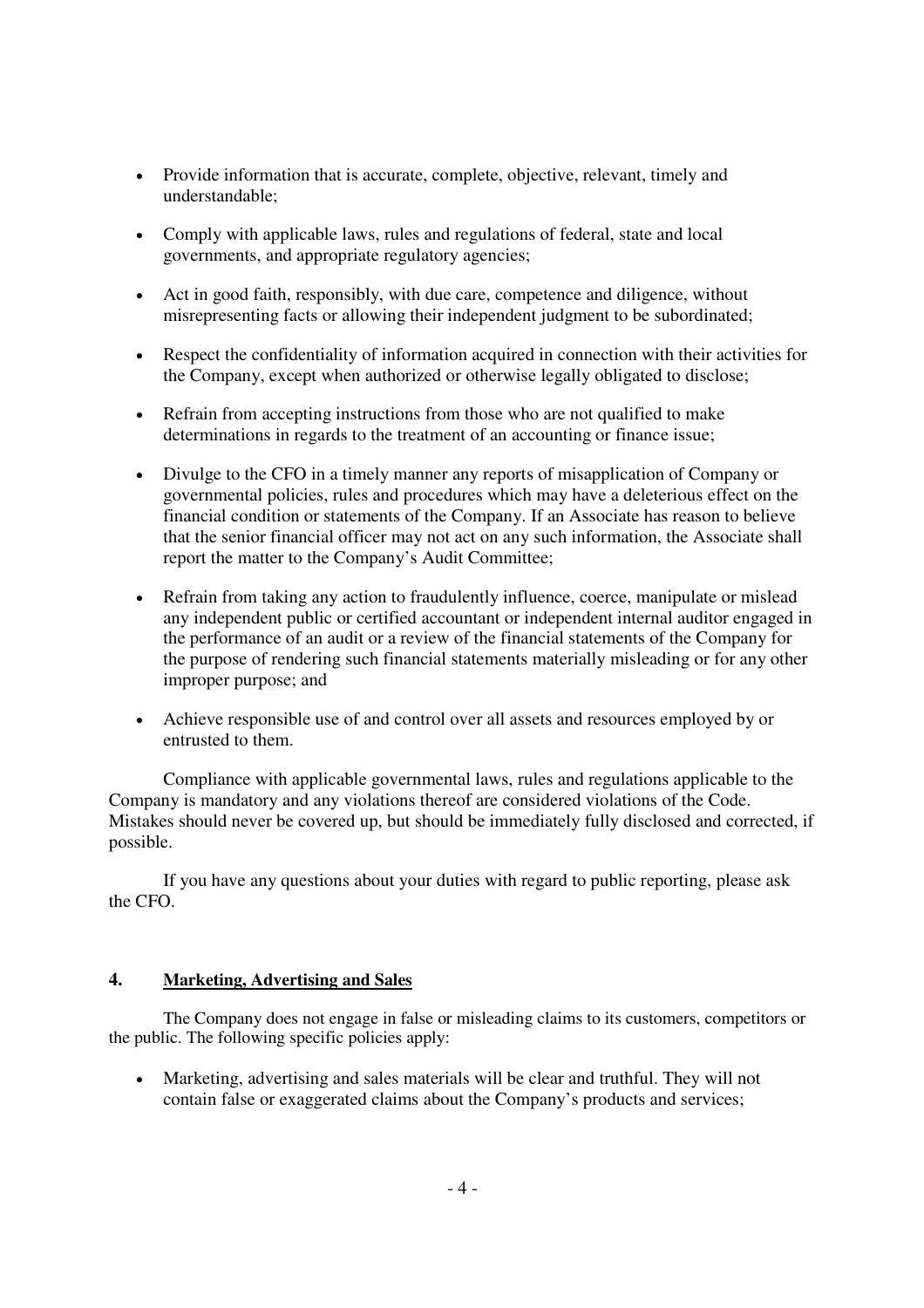- Sales information about prices, products and services should be provided to customers and vendors in a way that avoids any appearance that it is being given in an underhanded or preferential way;
- Associates should not make any offers or promises on behalf of the Company other than in accordance with Mazor's policies and guidelines; and
- Associates should not encourage or knowingly use third parties, such as agents, consultants or subcontractors, to perform any activities that are prohibited under the Code.

#### **5. Bribes and Kickbacks**

A kickback or bribe includes any item intended to improperly obtain favorable treatment. Other than for modest gifts given or received in the normal course of business (e.g., coffee mugs, pens and other logoed promotional materials or business lunches), neither Associates nor their relatives may give gifts to, or receive gifts from, the Company's customers and suppliers. Other gifts may be given or accepted only with prior approval of the CFO. In no event should an Associate put the Company or himself/herself in a position that would be uncomfortable if knowledge of the gift was made public. Dealing with government employees is often different than dealing with private persons. Many governmental bodies strictly prohibit the receipt of any gratuities by their employees, including meals and entertainment. Associates must be aware of and strictly follow these prohibitions.

### **6. International Business Conduct**

The Company has an international presence and thus, certain Associates or other affiliates of the company may find it necessary to interact with foreign governments or officials in the furtherance of the Company's business activities. In any dealings with foreign officials, candidates, or political parties, the Company and its Associates, consultants, agents, subsidiaries, distributors, resellers, and representatives, must comply with the following policy.

Generally, the Company's policies, the U.S. Foreign Corrupt Practices Act ("FCPA"), and applicable domestic and foreign laws prohibit payments to, and business relationships with, government officials ("government officials" may include employees of entities that are stateowned, in whole or part, public international organizations and political parties or political candidates) that could be construed as bribes or attempts to influence government behavior.

Associates may not give, offer, promise, or authorize direct or indirect payments to foreign officials for the purpose of obtaining or retaining business for the Company. Payments include money, gifts, or anything of value, and need not actually be delivered, but merely have been intended for a corrupt purpose, to violate the FCPA. It is therefore illegal and against the Company policy for any Associate or other Company representative to offer or give anything of value that is intended to: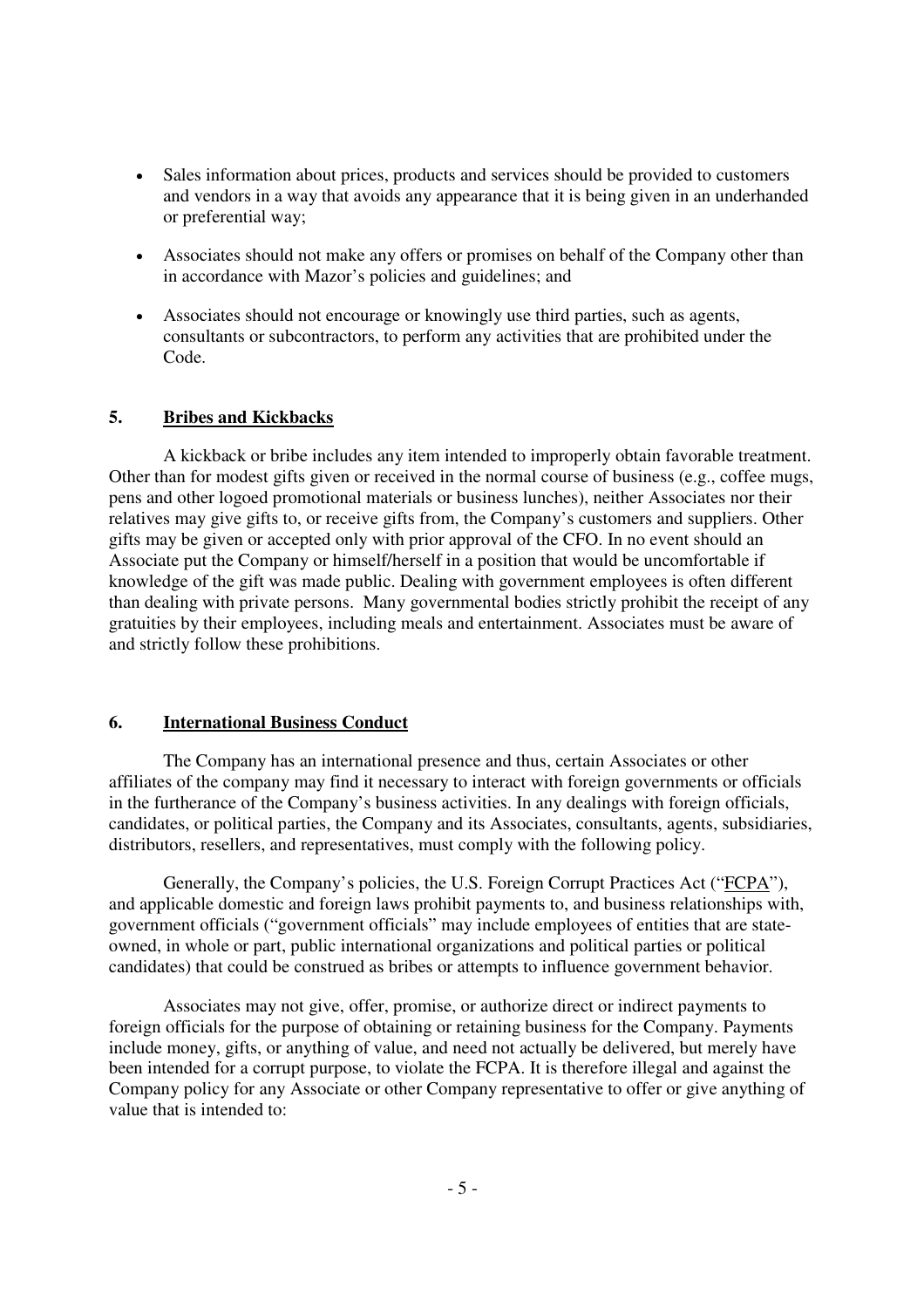- influence any act or decision of a foreign official in his or her official capacity;
- induce the official violate a lawful duty of his position or to use his influence improperly; or
- obtain an improper advantage for the Company.

The Company and individuals may face significant civil and criminal punishment in both the United States and in other countries, including imprisonment, for violating the FCPA and similar, applicable anti-bribery laws.

Acknowledging that in certain foreign localities, payments to local government officials may be customary to expedite processes such as the granting of a business license or similarly routine governmental action, the FCPA contains a narrow exception for such payments. In every case, prior to making, promising, or offering any such payment, any Associate or affiliate of the Company must consult with the CFO should uncertainties arise. Furthermore, if it is determined that a payment meets this narrow exception, it must be recorded accurately by the accounting department, as it is an independent violation of the FCPA to mischaracterize any such payment in the financial records. Both the consultation with the CFO and the accounting treatment of the payment must be documented in writing.

#### **7. Quality and Regulatory Compliance**

The Company products are heavily regulated by governmental agencies, health ministries and other regulatory authorities worldwide. Associates are, to the extent applicable to their job functions, responsible for compliance with worldwide product regulation requirements, including marketing approvals, conduct of clinical studies, good manufacturing practice requirements and standards, design control, labeling and advertising controls, and any other product regulations and controls promulgated by government agencies. Associates are responsible for reporting any significant issues to the CFO. The Company is committed to maintaining an open, constructive and professional relationship with regulators on matters of regulatory policy, submissions, compliance and product performance.

The Company is committed to producing the highest quality medical devices in the interest of patient safety and to maintain its reputation for excellence through customer focused quality. The Company will comply with all laws and regulations regarding the safety and efficacy of its products and the standards for its manufacturing plants. Associates are responsible for reporting to the CFO any concerns that relate to a compromise of quality. Associates have the responsibility to express their independent views as to, as well as to raise, any significant quality issues.

In addition to legal compliance, Associates are required to maintain the highest ethical and scientific standards in researching and developing the Company's products. Associates are further required to be scrupulously accurate in data submitted to governmental entities, publications, or any other party. Associates shall adhere to all standards and procedures necessary to ensure rigorous scientific inquiry and will interact with federal and state agencies in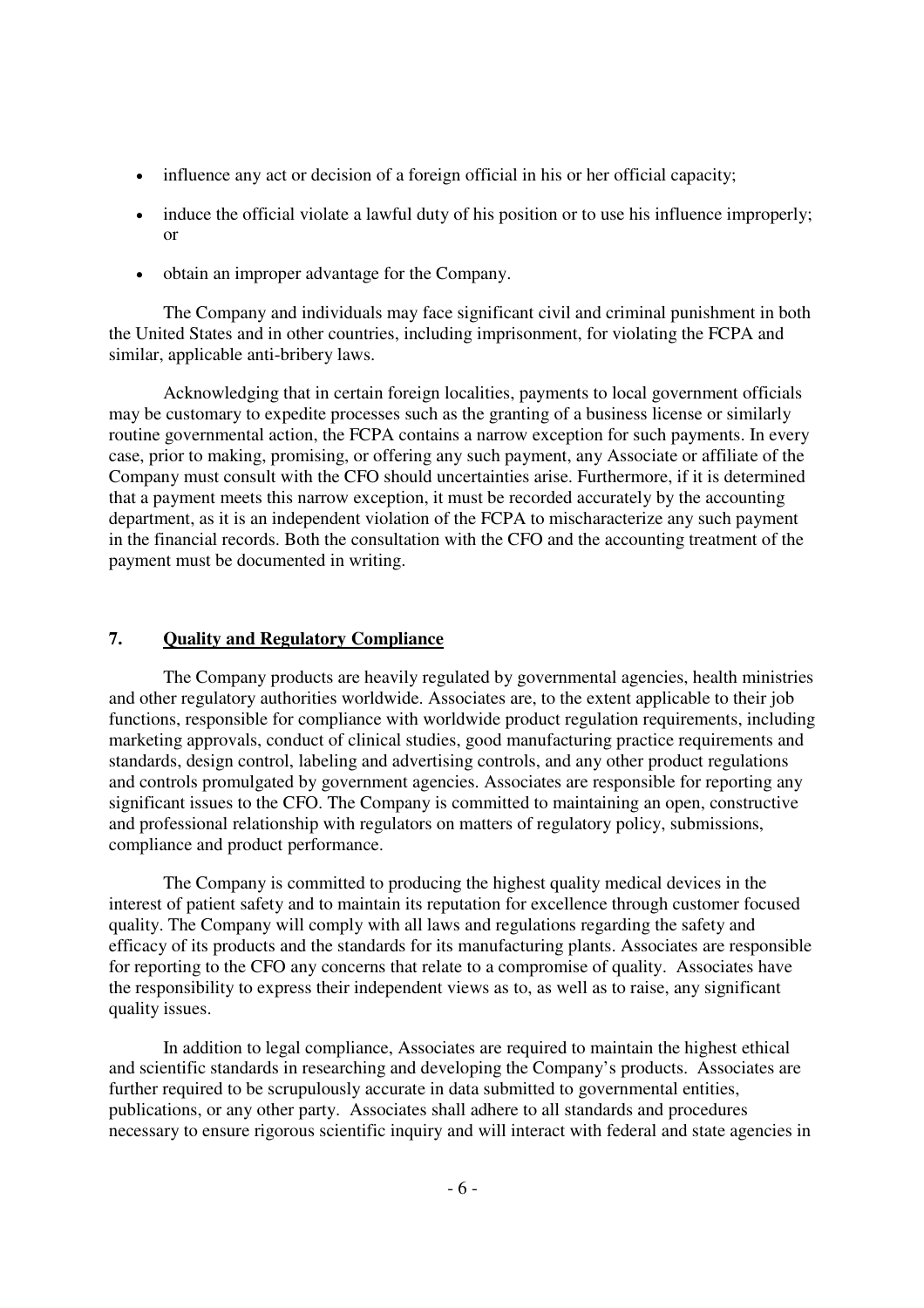a forthright manner designed to ensure the safe and effective use of its products. Additionally, in accordance with the Company's objective, Associates are required to manufacture the Company's products in a manner designed to ensure their safety, integrity, and suitability for patients, and to market and sell its products in an honest and balanced manner that provides health professionals with the information necessary to use its products appropriately. Clinical studies will be conducted in such a fashion as to safeguard the welfare of subjects and ensure the scientific integrity of the research.

As part of the Company's quality system, Associates are required to maintain reliable documentation. The accuracy of data in our records, including full disclosure, lack of material omission, and integrity of the data is your priority. Any Associate who alters or falsifies data, destroys or fails to maintain product related data, or omits data from records that are needed to provide full information regarding a commercial or development stage product is acting in violation of the Code. If you have questions related to quality and regulatory compliance, you should consult with your supervisor, or the CFO.

### **8. Improper Use or Theft of Property**

Every Associate must safeguard the Company's property from loss or theft, and may not take such property for personal use. Theft, carelessness, and waste have a direct impact on the Company's profitability. The Company's property includes equipment, machinery, inventory, vehicles, software, computers, office equipment, and supplies as well as confidential information such as non-public personal information about customers, customer lists, and proprietary product information, to name a few. Associates must appropriately secure all of the Company's property within their control to prevent its unauthorized use.

Mazor's intellectual property rights, including patents, trademarks, copyrights and "know-how" (together, "Company IP") are very valuable assets. Unauthorized use of Company IP can lead to its loss or serious loss of value. Any use of Company IP, outside of an Associate's normal business duties, must be cleared in advance by the Company's Chief Executive Officer or his assignees.

As the Company expects others to respect its intellectual property rights, the Company also has a responsibility to respect other companies' legally protected intellectual property. Associates may not copy, borrow, publish or use other companies' intellectual property, without proper authorization.

### **9. Fair Dealing**

No Associate should take unfair advantage of anyone through manipulation, abuse of privileged information, misrepresentation of facts, or any other unfair-dealing practice.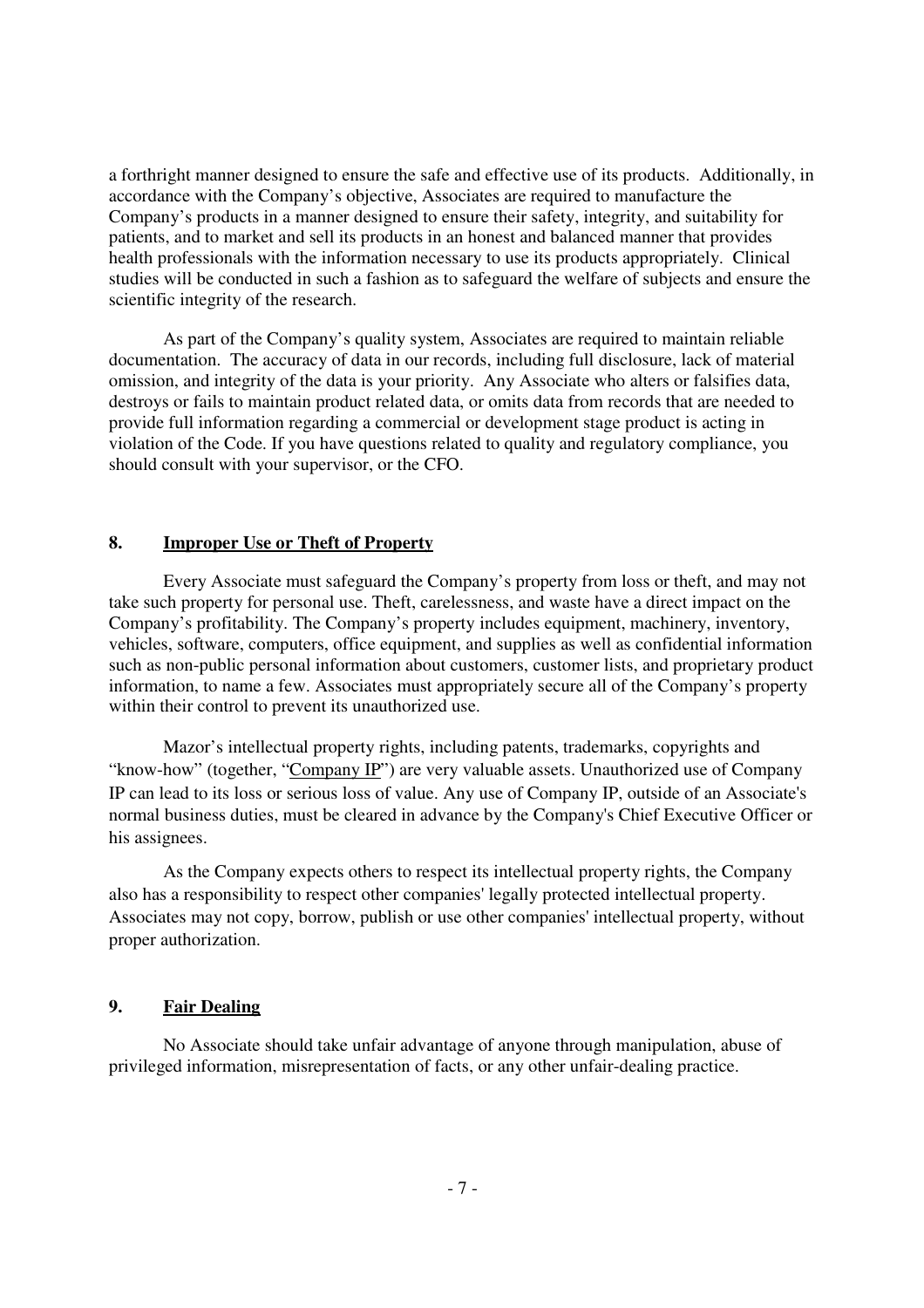## **10. Fair Competition and Antitrust Laws**

The Company must comply with all applicable fair competition and antitrust laws. These laws attempt to ensure that businesses compete fairly and honestly and prohibit conduct seeking to reduce or restrain competition. If you are uncertain whether a contemplated action raises unfair competition or antitrust issues, you should raise the issue with the CFO.

### **11. Insider Trading**

If an Associate has material non-public information relating to the Company, it is our policy that neither an Associate nor any of his/her relatives may buy or sell any securities of the Company or engage in any other action to take advantage of, or pass on to others, that information. This policy also applies to information relating to any other company, including our customers, partners or suppliers, obtained in the course of employment. This policy shall apply until such time as the Company has adopted a separate Insider Trading Policy. Questions regarding insider trading should be addressed to the CFO.

## **12. Waivers and Amendments of the Code**

Any waiver of any provision of the Code for any of our directors or executive officers, or any amendment of the Code, must be approved in writing by the Board and must be promptly disclosed if and as required by applicable laws and regulations in the manner required thereby. Any waiver of any provision of the Code with respect any other Associate must be approved in writing by our CFO. Waivers will be granted only as permissible by law and in extraordinary circumstances.

### **13. Reporting Ethical Violations**

As an Associate, your conduct can reinforce an ethical atmosphere and provide influence on the conduct of fellow Associates. Associates are empowered by the Code to act in situations where they have the authority or feel comfortable enough to stop unethical behavior. If the unethical behavior is prevented by your actions, then no report is necessary. However, if you are aware of any violations of the Code and feel powerless to stop them, you must report them to the CFO or to your direct supervisor. You also may contact the Chief Executive Officer of the Company. A report may be made also anonymously.

If you are still concerned after speaking with our executive officers or feel uncomfortable speaking with them (for whatever reason), you may contact the Chairman of our Audit Committee or the Internal Auditor at the following addresses:

To the Chairman of the Audit Committee: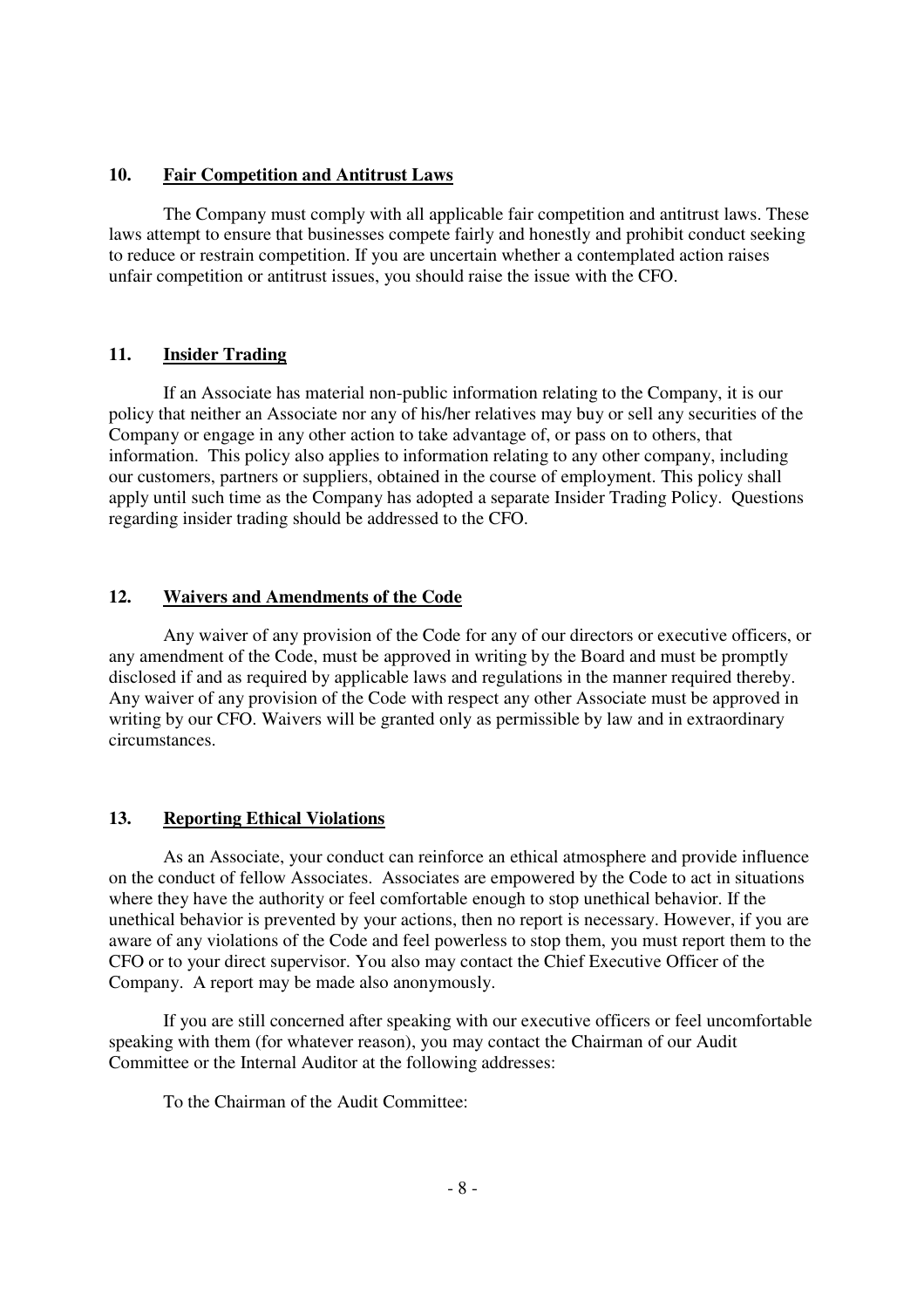Mazor Robotics Ltd. 7 Haeshel Street Caesarea Industrial Park South 3088900 Israel Attention: Audit Committee Chairman

To the Internal Auditor:

Fahn Kanne Control Management Ltd. Levinstein Tower 23 Menachem Begin Road Tel Aviv 6136101 Israel Attention: Mr. Doron Cohen, CPA

Any report delivered directly to the Internal Auditor will be forwarded to the Audit Committee within five days of receipt by the Internal Auditor.

 A report may also be made by calling the hotline and following the instructions contained on the Company's website.

Regardless of how any suspected violation is reported, you should include copies of relevant documents. All employee communications made in good faith will be treated promptly and professionally, shall be kept completely confidential and shall be made without risk of retribution whatsoever. The Company's policy prohibits discrimination, harassment and retaliation against any Associate who in good faith provides any information or otherwise assists in any investigation or proceeding regarding any potential violation of the Code. The Company will investigate fully all matters related to alleged violations and take appropriate action in accordance with its policies in effect at such time. Employees are expected to participate fully in any investigation of alleged misconduct. It is everyone's responsibility to help create and ensure an effective workplace.

### **14. Accountability for Adherence to the Code**

The CFO shall report to our Audit Committee on all material issues relating to the Code. Our Audit Committee enforces the Code by evaluating all alleged violations of the Code after all of the pertinent information has been gathered and appropriate action will be determined with the involvement of counsel. If an alleged violation of the Code has been reported to it, the Audit Committee shall determine whether that violation has occurred and, if so, shall determine the disciplinary measures to be taken against any Associate who has violated the Code.

The disciplinary measures, which may be invoked at the discretion of the Audit Committee, include, but are not limited to, counseling, oral or written reprimands, warnings, probation or suspension without pay, termination of employment or other relationship with us and restitution.